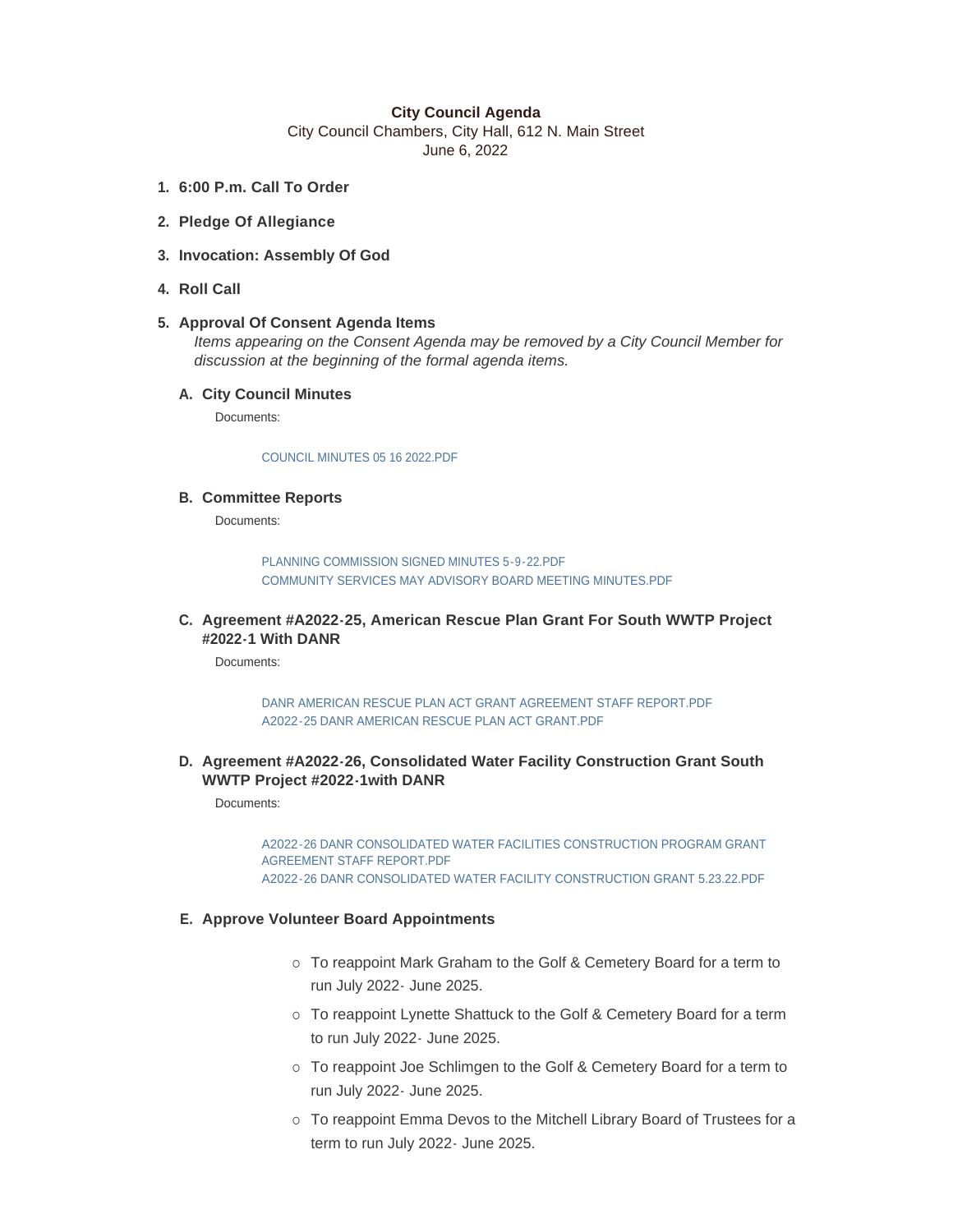- o To reappoint Dianna Goldhammer to the Mitchell Library Board of Trustees for a term to run July 2022- June 2025.
- o To reappoint Andy Jerke to the Parks & Recreation Board for a term to run July 2022- June 2025.
- o To reappoint Larry Jirsa to the Planning & Zoning Commission for a term to run July 2022 -June 2027.
- o To appoint Jon Schmitz to the Planning & Zoning Commission for a term to run July 2022 - June 2027.
- o To appoint Al Jacklin to the Community Services Advisory Board (JVCC) for a term to run July 2022- June 2025.
- **Change Order #3 To Top Grade Concrete For Concrete Bid Schedule A Project F. #2021-4**

Documents:

[TOP GRADE CONCRETE BID SCHEDULE A CHANGE ORDER 3 STAFF REPORT.PDF](https://www.cityofmitchell.org/AgendaCenter/ViewFile/Item/13877?fileID=19813) [2021-4 BID SCHEDULE A CHANGE ORDER NO. 3.PDF](https://www.cityofmitchell.org/AgendaCenter/ViewFile/Item/13877?fileID=19814)

**Set Date For Hearing On June 21, 2022 For The Following Alcohol Licenses G.** *On the application of Palace City Lions Club for a Special Event Liquor License located at the Horsemans Sports Arena for July 14, 15, 16 & 17, 2022 for the Corn Palace Stampede Rodeo*

*On the application of the Exchange Club of Mitchell for a Special Event Liquor License located at Cadwell Park for August 3rd through August 14th, 2022 for the State Amateur Baseball Tournament*

Documents:

[STAFF FOR SET DATE.PDF](https://www.cityofmitchell.org/AgendaCenter/ViewFile/Item/13872?fileID=19777) [PALACE CITY LIONS CLUB APPLICATION.PDF](https://www.cityofmitchell.org/AgendaCenter/ViewFile/Item/13872?fileID=19775) [EXCHANGE CLUB APPLICATION.PDF](https://www.cityofmitchell.org/AgendaCenter/ViewFile/Item/13872?fileID=19774)

**Pay Estimates 06-06-2022 H.**

Documents:

[AGENDA REQUEST ITEM FOR PAY ESTIMATES 06-06-2022.PDF](https://www.cityofmitchell.org/AgendaCenter/ViewFile/Item/13805?fileID=19696) [PAY ESTIMATE SCHEDULE 06-06-22.PDF](https://www.cityofmitchell.org/AgendaCenter/ViewFile/Item/13805?fileID=19786)

**Approve Bills, Payroll, Salary Adjustments And New Employee Hires And I. Authorize Payment Of Recurring And Other Expenses In Advance As Approved By The Finance Officer**

Documents:

### [AP REGULAR DEPARTMENT PAYMENT REGISTER-06062022.PDF](https://www.cityofmitchell.org/AgendaCenter/ViewFile/Item/13849?fileID=19823)

- **Motion To Approve, Request Public Comment, Roll Call 6.**
- **Citizens Input 7.**

*If you need to address the Mayor and members of the City Council on an item that was not on the agenda, excluding personnel items, please come forward to the podium and state your name and your concern. Presentations are limited to three minutes. Items will be considered but no action will be taken at this time.*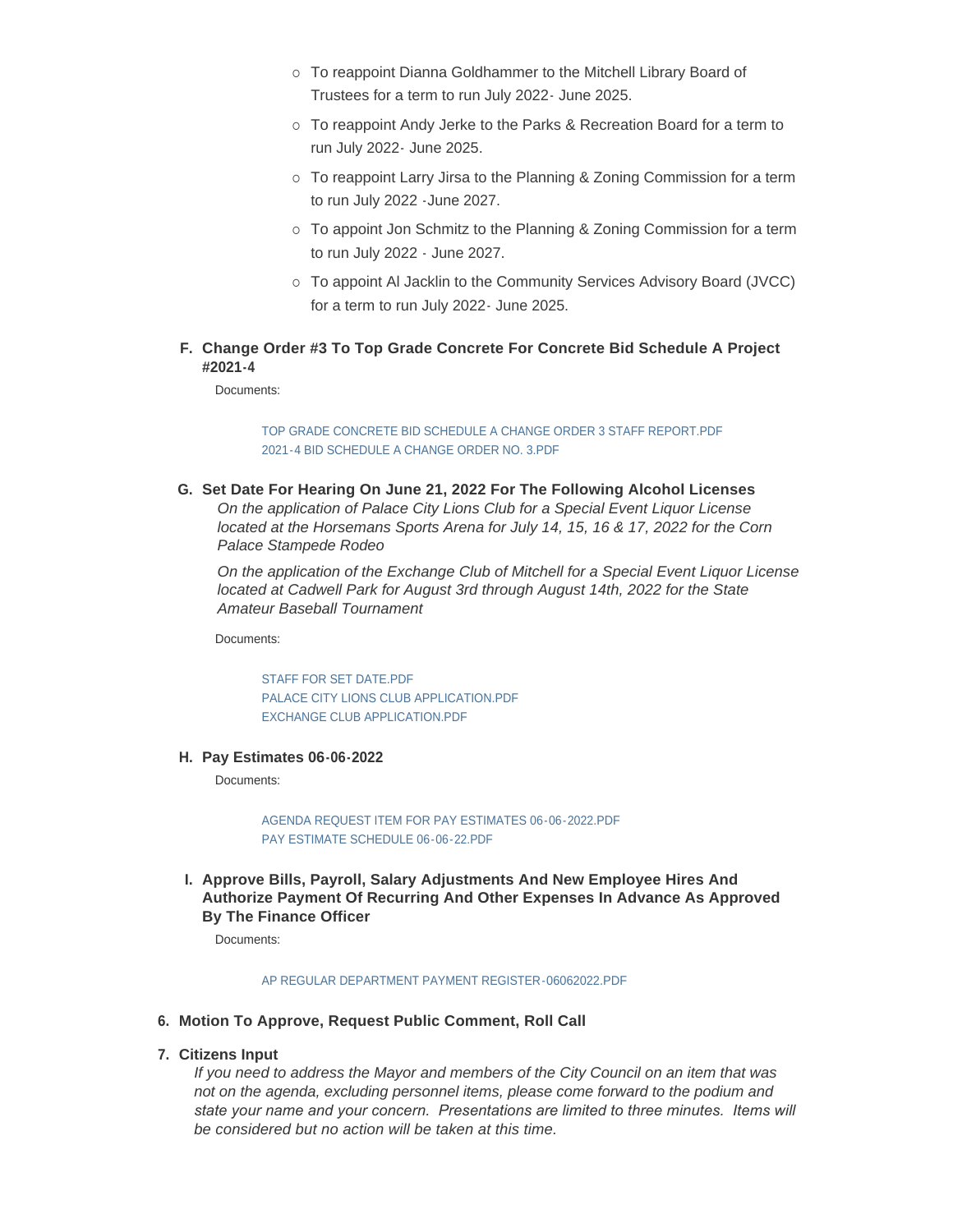# **BOARD OF ADJUSTMENT: Entertain A Motion For The City Council To Recess And 8. Sit As The Board Of Adjustment**

### **Hearing And Action On An Application For Volesky 9.**

*Tara Volesky has applied for a front yard setback variance of 19' vs 25' for a front porch addition; located at 409 E 7th Ave, legally described as Lot 4, Block 4, Burrs Addition, City of Mitchell, Davison County, South Dakota. The said real property is zoned R2 Single Family Residential District.*

Documents:

[VOLESKY-STAFF REPORT-BOA HEARING.PDF](https://www.cityofmitchell.org/AgendaCenter/ViewFile/Item/13860?fileID=19746) [VOLESKY-APPLICATION.PDF](https://www.cityofmitchell.org/AgendaCenter/ViewFile/Item/13860?fileID=19747) [VOLESKY-GIS.PDF](https://www.cityofmitchell.org/AgendaCenter/ViewFile/Item/13860?fileID=19748) [VOLESKY-NOTICE OF HEARING.PDF](https://www.cityofmitchell.org/AgendaCenter/ViewFile/Item/13860?fileID=19749) [VOLESKY-NEIGHBORS.PDF](https://www.cityofmitchell.org/AgendaCenter/ViewFile/Item/13860?fileID=19750) [VOLESKY-LETTERS FROM NEIGHBORS.PDF](https://www.cityofmitchell.org/AgendaCenter/ViewFile/Item/13860?fileID=19751)

### **Set Date For Board Of Adjustment Hearing 6-21-22 10.**

Jason Bates has applied for a variance for maximum lot coverage of 50% vs 45% to construct a detached garage located at 1112 N Rowley St, legally described as the Lot 16, Block 4, D.A. Scotts Addition, City of Mitchell, Davison County, South Dakota. The said real property is zoned R2 Single Family Residential District.

Documents:

[BATES-STAFF REPORT-BOA SET DATE.PDF](https://www.cityofmitchell.org/AgendaCenter/ViewFile/Item/13854?fileID=19795) [BATES-APPLICATION.PDF](https://www.cityofmitchell.org/AgendaCenter/ViewFile/Item/13854?fileID=19796) [BATES-GIS.PDF](https://www.cityofmitchell.org/AgendaCenter/ViewFile/Item/13854?fileID=19797) [BATES-SITE PLAN.PDF](https://www.cityofmitchell.org/AgendaCenter/ViewFile/Item/13854?fileID=19798)

### **Action To Set Date For Board Of Adjustment Hearing 6-21-22 11.**

DAK Properties LLC has applied for a variance for side corner yard setback of 12' vs 20' to construct an unattached 24' x 24' garage on a 43' wide lot located at 1001  $E$  4<sup>th</sup> Ave, legally described as the W 7 ½' of Lot 9 and all of Lot 10, Block 9, Gleeson's Addition, City of Mitchell, Davison County, South Dakota. The said real property is zoned R2 Single Family Residential District.

Documents:

[DAK PROPERTIES LLC-STAFF REPORT-BOA SET DATE.PDF](https://www.cityofmitchell.org/AgendaCenter/ViewFile/Item/13798?fileID=19806) [DAK PROPERTIES LLC-APPLICATION.PDF](https://www.cityofmitchell.org/AgendaCenter/ViewFile/Item/13798?fileID=19807) [DAK PROPERTIES LLC-GIS.PDF](https://www.cityofmitchell.org/AgendaCenter/ViewFile/Item/13798?fileID=19808)

### **Action To Set Date For Board Of Adjustment Hearing 6-21-22 12.**

Thiesse Chiropractic has applied for a Conditional Use Permit for a Parking Facility located at 317 W 13<sup>th</sup> Ave, legally described as Lot 5, Block 27, Capital Addition, City of Mitchell, Davison County, South Dakota. The said real property is zoned R4 High Density Residential District.

Documents:

[THIESSE CHIROPRACTIC-STAFF REPORT-BOA SET DATE.PDF](https://www.cityofmitchell.org/AgendaCenter/ViewFile/Item/13792?fileID=19803) [THIESSE CHIROPRACTIC-APPLICATION.PDF](https://www.cityofmitchell.org/AgendaCenter/ViewFile/Item/13792?fileID=19804)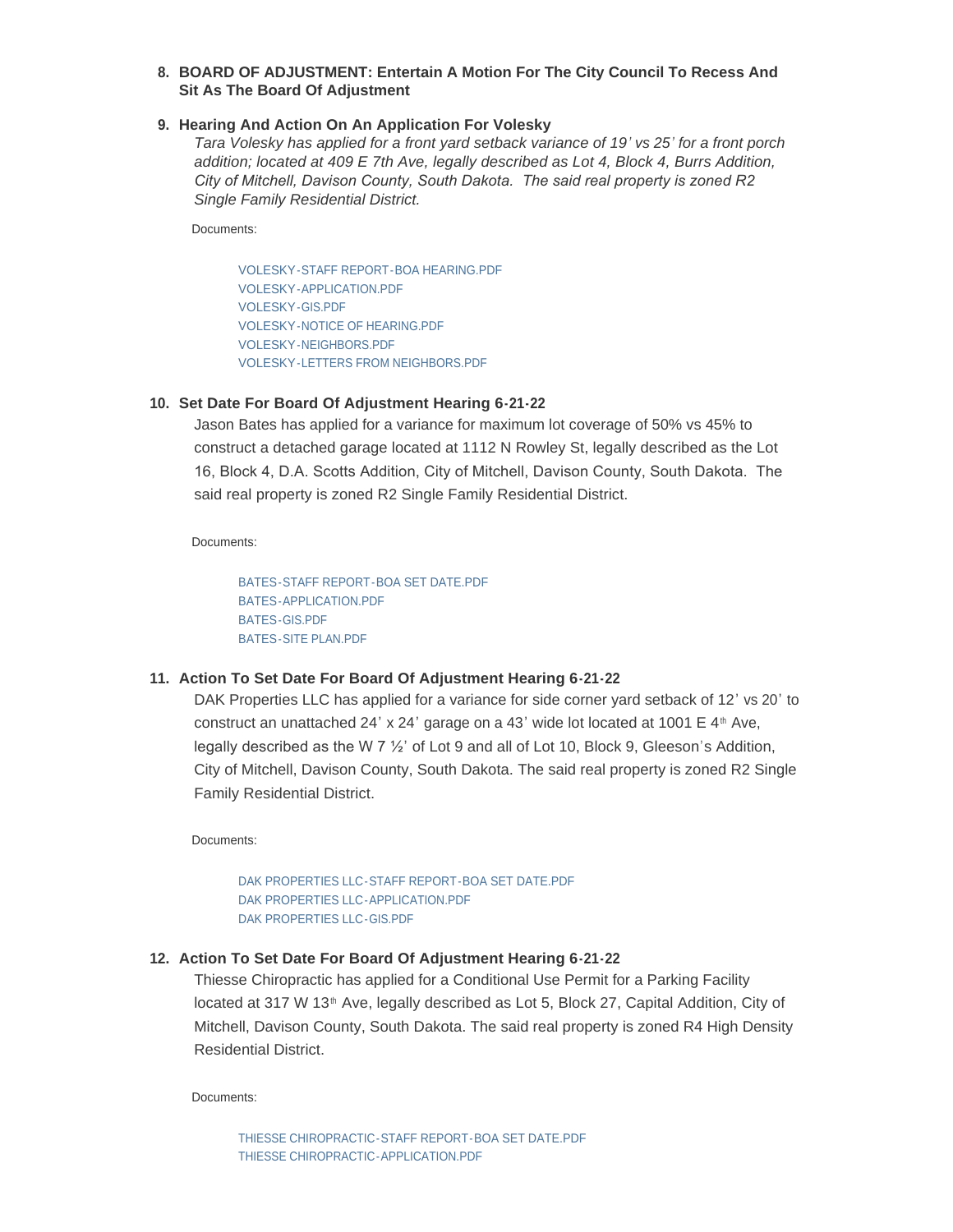# **Action To Set Date For Board Of Adjustment Hearing 6-21-22 13.**

Maxwell Rysdon of Watchfire Signs on behalf of Krall Eye Clinic has applied for a conditional use permit to install and operate a electric message center in a residential district located at 1415 N Sanborn Blvd, legally described as the Lots 1 thru 6 & E ½ of Vacated Edmunds Street, Block 12, Capital Addition, City of Mitchell, Davison County, South Dakota. The said real property is zoned R2 Single Family Residential District and R4 High Density Residential District.

Documents:

[KRALL EYE CLINIC-STAFF REPORT-BOA SET DATE.PDF](https://www.cityofmitchell.org/AgendaCenter/ViewFile/Item/13855?fileID=19799) [KRALL EYE CLINIC-APPLICATION.PDF](https://www.cityofmitchell.org/AgendaCenter/ViewFile/Item/13855?fileID=19800) [KRALL EYE CLINIC-GIS.PDF](https://www.cityofmitchell.org/AgendaCenter/ViewFile/Item/13855?fileID=19801) [KRALL EYE CLINIC-SITE LOCATION.PDF](https://www.cityofmitchell.org/AgendaCenter/ViewFile/Item/13855?fileID=19802)

**RECONVENE AS CITY COUNCIL: Entertain A Motion For The Board Of Adjustment To 14. Adjourn And The City Council To Reconvene In Regular Session**

# **Hearings And Actions On The Following Alcohol License Applications 15.**

On the application of 2nd & Lawler dba Main St. Mercantile, 615 North Main, Mitchell for a new Retail (On-Off Sale) Malt Beverage & SD Farm Wine (does not include video lottery) effective July 1, 2022

On the application of 2nd & Lawler dba Main St. Mercantile, 615 North Main, Mitchell for a new Retail (On-Off Sale) Wine and Cider (does not include video lottery) effective July 1, 2022

Documents:

[HEARINGS ON ALCOHOL LICENSES .PDF](https://www.cityofmitchell.org/AgendaCenter/ViewFile/Item/13871?fileID=19769) [2ND LAWLER MALT BEVERAGE APPLICATION.PDF](https://www.cityofmitchell.org/AgendaCenter/ViewFile/Item/13871?fileID=19771) [2ND LAWLER WINE AND CIDER APPLICATION.PDF](https://www.cityofmitchell.org/AgendaCenter/ViewFile/Item/13871?fileID=19770) [MAIN ST MERCANTILE MAP.PDF](https://www.cityofmitchell.org/AgendaCenter/ViewFile/Item/13871?fileID=19768)

**Action To Approve Applications For Renewal Of Alcohol Licenses 16.**

Documents:

[STAFF REPORT FOR RENEWALS.PDF](https://www.cityofmitchell.org/AgendaCenter/ViewFile/Item/13873?fileID=19773) [RENEWAL OF MALT BEVERAGE LICENSES.PDF](https://www.cityofmitchell.org/AgendaCenter/ViewFile/Item/13873?fileID=19772)

**Action To Approve Noise Permit For Brian And Chris Hildebrandt June 17, 2022 17.**

Documents:

[HILDEBRANDT NOISE PERMIT 6.6.22 \(003\).PDF](https://www.cityofmitchell.org/AgendaCenter/ViewFile/Item/13856?fileID=19738) [HILDEBRANDT NOISE PERMIT APPLICATION 6.6.22 \(003\).PDF](https://www.cityofmitchell.org/AgendaCenter/ViewFile/Item/13856?fileID=19739)

**Action To Approve An Increase To The Smart Meter Penalty 18.** Documents:

[INCREASE SMART METER PENALTY STAFF REPORT.PDF](https://www.cityofmitchell.org/AgendaCenter/ViewFile/Item/13866?fileID=19757)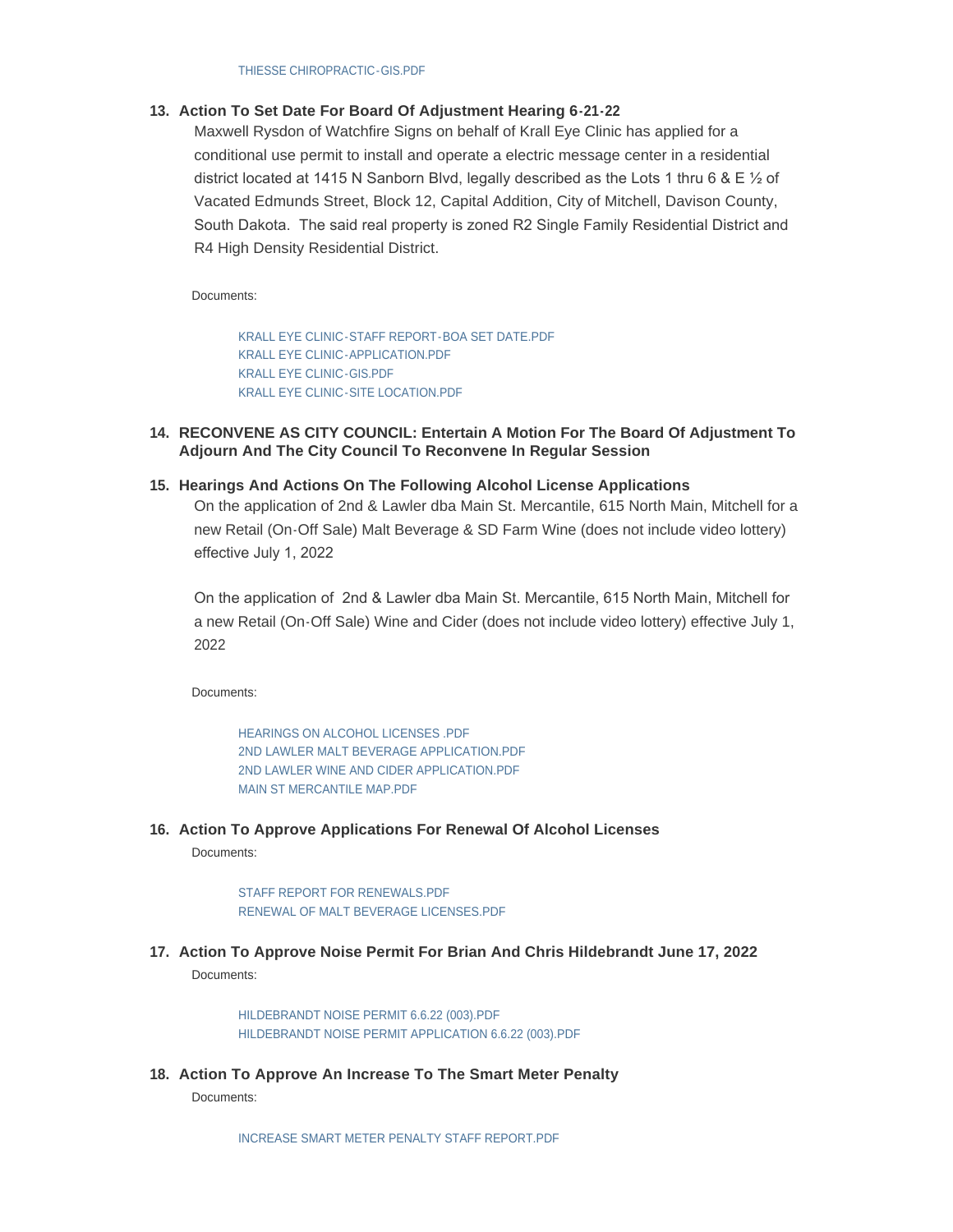# **Action To Approve Application For A DANR Local Freight Truck Rebate Program 19.** Documents:

[REQUEST TO APPROVE APPLICATION FOR DANR LOCAL FREIGHT TRUCK REBATE PROGRAM](https://www.cityofmitchell.org/AgendaCenter/ViewFile/Item/13869?fileID=19762)  STAFF REPORT.PDF

**Action To Approve Stormwater Discharge And Pipeline License With BNSF 20.**

Documents:

[ACTION TO APPROVE STORMWATER DISCHARGE AND PIPELINE LICENSE WITH BNSF STAFF](https://www.cityofmitchell.org/AgendaCenter/ViewFile/Item/13865?fileID=19765)  REPORT.PDF [BNSF DISCHARGE PERMIT.PDF](https://www.cityofmitchell.org/AgendaCenter/ViewFile/Item/13865?fileID=19755) [BNSF LOCATION MAP.PDF](https://www.cityofmitchell.org/AgendaCenter/ViewFile/Item/13865?fileID=19756)

**Approval Of Bid And Authorization For Replacement Of 1 Patrol Car 21.**

Documents:

[AGENDA ITEM REQUEST KHP CAR 2022.PDF](https://www.cityofmitchell.org/AgendaCenter/ViewFile/Item/13863?fileID=19784) [COPY OF CITY OF MITCHELL SD 5-10-22.PDF](https://www.cityofmitchell.org/AgendaCenter/ViewFile/Item/13863?fileID=19753)

**Action To Award Quote For Rowley Watermain Project #2022-14 22.**

Documents:

APPROVE QUOTE TO MENNING EXCAVATE FOR ROWLEY WATER MAIN STAFF REPORT PDF [ROWLEY WATER MAIN MENNING QUOTE.PDF](https://www.cityofmitchell.org/AgendaCenter/ViewFile/Item/13864?fileID=19788) [ROWLEY WATER MAIN LOCATION MAP.PDF](https://www.cityofmitchell.org/AgendaCenter/ViewFile/Item/13864?fileID=19789)

**Action To Award Bid For Paving & Overlay Project #2022-15 23.**

Documents:

[ROWLEY WATER MAIN LOCATION MAP.PDF](https://www.cityofmitchell.org/AgendaCenter/ViewFile/Item/13820?fileID=19790) [2022-15 PAVING AND OVERLAY BID TAB.PDF](https://www.cityofmitchell.org/AgendaCenter/ViewFile/Item/13820?fileID=19791)

**Action To Award Bid For Nuisance Mowing Project #2022-43 24.**

Documents:

[2022-43 NUISANCE MOWING BID AWARD STAFF REPORT.PDF](https://www.cityofmitchell.org/AgendaCenter/ViewFile/Item/13819?fileID=19758) [2022-43 BID TAB FOR NUISANCE MOWINGS.PDF](https://www.cityofmitchell.org/AgendaCenter/ViewFile/Item/13819?fileID=19759)

**Action To Approve Amendment #2 To Dailey Drive Lift Station Design Agreement 25. #A2019-51 With SPN & Associates**

Documents:

[DAILEY DRIVE LIFT STATION AMENDMENT NO. 2 WITH SPN STAFF REPORT.PDF](https://www.cityofmitchell.org/AgendaCenter/ViewFile/Item/13835?fileID=19767) [DAILY DRIVE LIFT STATION AMENDMENT 2 WITH SPN.PDF](https://www.cityofmitchell.org/AgendaCenter/ViewFile/Item/13835?fileID=19766)

**Action To Approve Agreement #A2022-21, NAWCA Grant Coop Agreement With 26. Matthew And Michaela Doerr**

Documents:

[NAWCA DOERR PROJECT AGREEMENT STAFF REPORT.PDF](https://www.cityofmitchell.org/AgendaCenter/ViewFile/Item/13833?fileID=19781) [A2022-21 NAWCA GRANT COOP AGREEMENT MATTHEW AND MIKAELA DOERR 4-25-22.PDF](https://www.cityofmitchell.org/AgendaCenter/ViewFile/Item/13833?fileID=19782) [DOERR PROJECT LOCATION.PDF](https://www.cityofmitchell.org/AgendaCenter/ViewFile/Item/13833?fileID=19783)

**Action To Approve Agreement #A2022-24, Tax Increment District #27 Developer's 27.**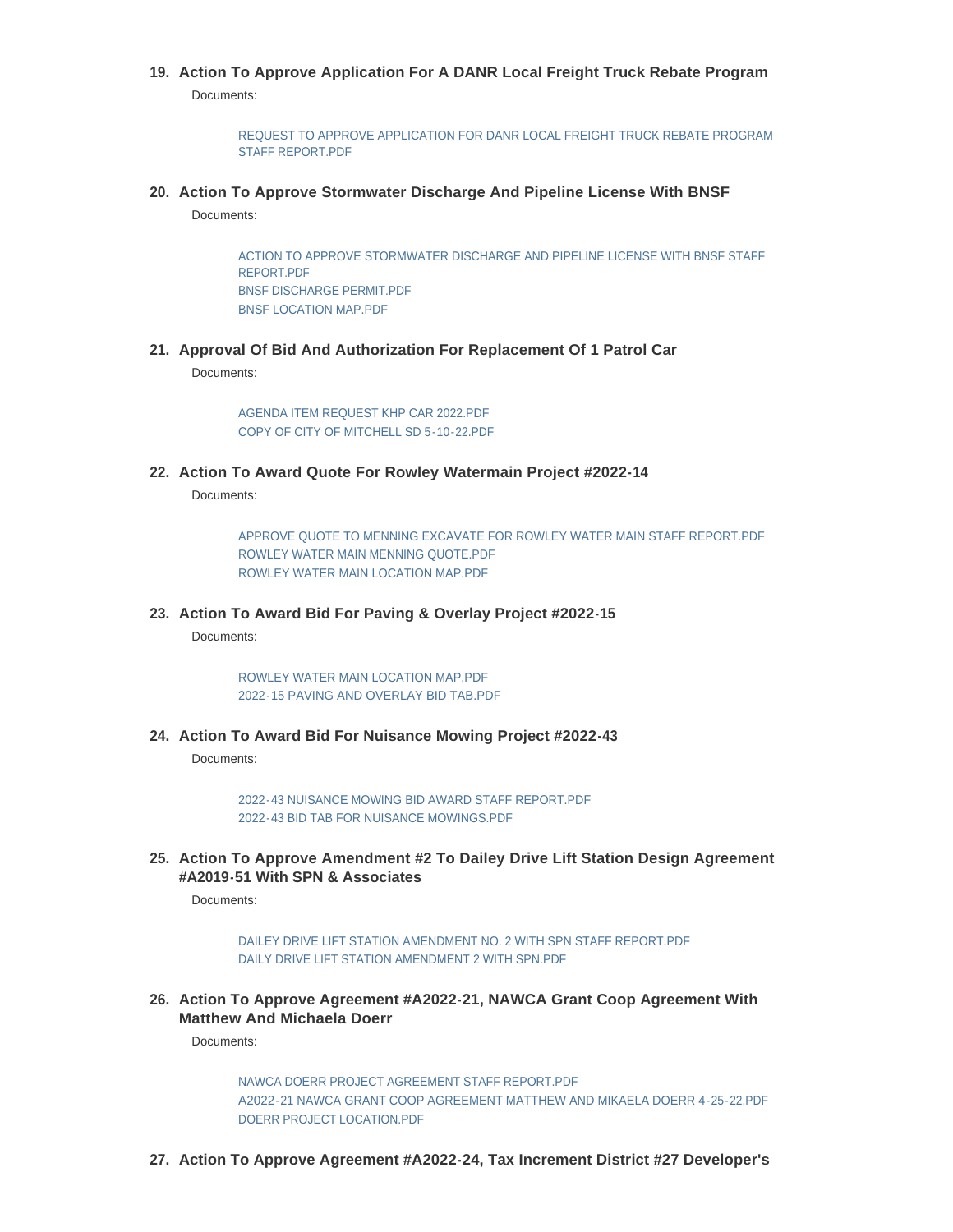### **Agreement**

Documents:

AGENDA ITEM- [A2022-24, APPROVING DEVELOPER AGREEMENT FOR TID 27.PDF](https://www.cityofmitchell.org/AgendaCenter/ViewFile/Item/13836?fileID=19724) [A2022-24, CONTRACT FOR PRIVATE DEVELOPMENT TID 27.PDF](https://www.cityofmitchell.org/AgendaCenter/ViewFile/Item/13836?fileID=19725)

**Action To Approve Resolution #R2022-28, Amending The 2022 Compensation Plan 28. For The City Of Mitchell**

Documents:

[STAFF REPORT AMENDING PAYROLL RESOLUTION.PDF](https://www.cityofmitchell.org/AgendaCenter/ViewFile/Item/13858?fileID=19740) [2022 COMPENSATION PLAN RESOLUTION AMENDMENT 1.PDF](https://www.cityofmitchell.org/AgendaCenter/ViewFile/Item/13858?fileID=19741)

**Action To Approve Resolution #R2022-29, Transfer Of Lot 1, Block 1, Fullerton 29. Properties 2nd Addition**

Documents:

AGENDA ITEM- [RESOLUTION R2022-29. TRANSFER OF LOT 1, BLOCK 1, FULLERTON PROPERTIES](https://www.cityofmitchell.org/AgendaCenter/ViewFile/Item/13838?fileID=19793)  2ND ADDITION.PDF [RESOLUTION R2022-29, TRANSFER OF LOT 1, BLOCK 1, FULLERTON PROPERTIES 2ND](https://www.cityofmitchell.org/AgendaCenter/ViewFile/Item/13838?fileID=19792)  ADDITION.PDF

**Action To Approve Resolution #R2022-31, Plat Of NCBC Tract 2 In The SW ¼ Of 30. Section 13, T 104 N, R 61 W Of The 5th P.M., Davison County, South Dakota; As Requested By Gregory Plamp**

Documents:

[RESOLUTION R2022-31-PLAMP-STAFF REPORT.PDF](https://www.cityofmitchell.org/AgendaCenter/ViewFile/Item/13859?fileID=19742) [RESOLUTION R2022-31-PLAMP.PDF](https://www.cityofmitchell.org/AgendaCenter/ViewFile/Item/13859?fileID=19743) [PLAMP-PLAT.PDF](https://www.cityofmitchell.org/AgendaCenter/ViewFile/Item/13859?fileID=19744) [PLAMP-GIS.PDF](https://www.cityofmitchell.org/AgendaCenter/ViewFile/Item/13859?fileID=19745)

**Action On Resolution #R2022-34, Historic Preservation Findings In Relation To The 31. Property At 1200 W University Ave**

Documents:

[AGENDA ITEM- R2022-34, 1200 W UNIVERSITY AVE- HISTORIC PRESERVATION FINDINGS.PDF](https://www.cityofmitchell.org/AgendaCenter/ViewFile/Item/13878?fileID=19815) [RESOLUTION R2022-34, 1200 W UNIVERISTY AVE- HISTORIC PRESERVATION FINDINGS.PDF](https://www.cityofmitchell.org/AgendaCenter/ViewFile/Item/13878?fileID=19816) [DWUCASE REPORT 9-27-21.PDF](https://www.cityofmitchell.org/AgendaCenter/ViewFile/Item/13878?fileID=19817) [DWU-LETTER.PDF](https://www.cityofmitchell.org/AgendaCenter/ViewFile/Item/13878?fileID=19818) [DWU-HUGHES SCIENCE HALL-PHOTOS.PDF](https://www.cityofmitchell.org/AgendaCenter/ViewFile/Item/13878?fileID=19819) [HISTORIC PRESERVATION COMMISSION UNSIGNED MINUTES 3-3-22.PDF](https://www.cityofmitchell.org/AgendaCenter/ViewFile/Item/13878?fileID=19820) [11.1CASE\\_REPORTFORM-DWU-SIGNED.PDF](https://www.cityofmitchell.org/AgendaCenter/ViewFile/Item/13878?fileID=19821) [DWU CASE REPORT 5-13-22.PDF](https://www.cityofmitchell.org/AgendaCenter/ViewFile/Item/13878?fileID=19822)

**First Reading On Ordinance #O2022-08, Amending Mitchell City Code Section 6-1-1 32. Regarding Animals At Large**

Documents:

[AGENDA ITEM- ORDINANCE O2022-08, AMENDING MCC SECTION 6-1-1 REGARDING ANIMALS AT](https://www.cityofmitchell.org/AgendaCenter/ViewFile/Item/13879?fileID=19809)  LARGE.PDF [ORDINANCE O2022-08, AMENDING MCC SECTION 6-1-1 REGARDING ANIMALS AT LARGE.PDF](https://www.cityofmitchell.org/AgendaCenter/ViewFile/Item/13879?fileID=19810)

**First Reading On Ordinance #O2022-09, Amending Mitchell City Code Chapter 6-1A 33. Regarding Vicious Animals**

Documents: